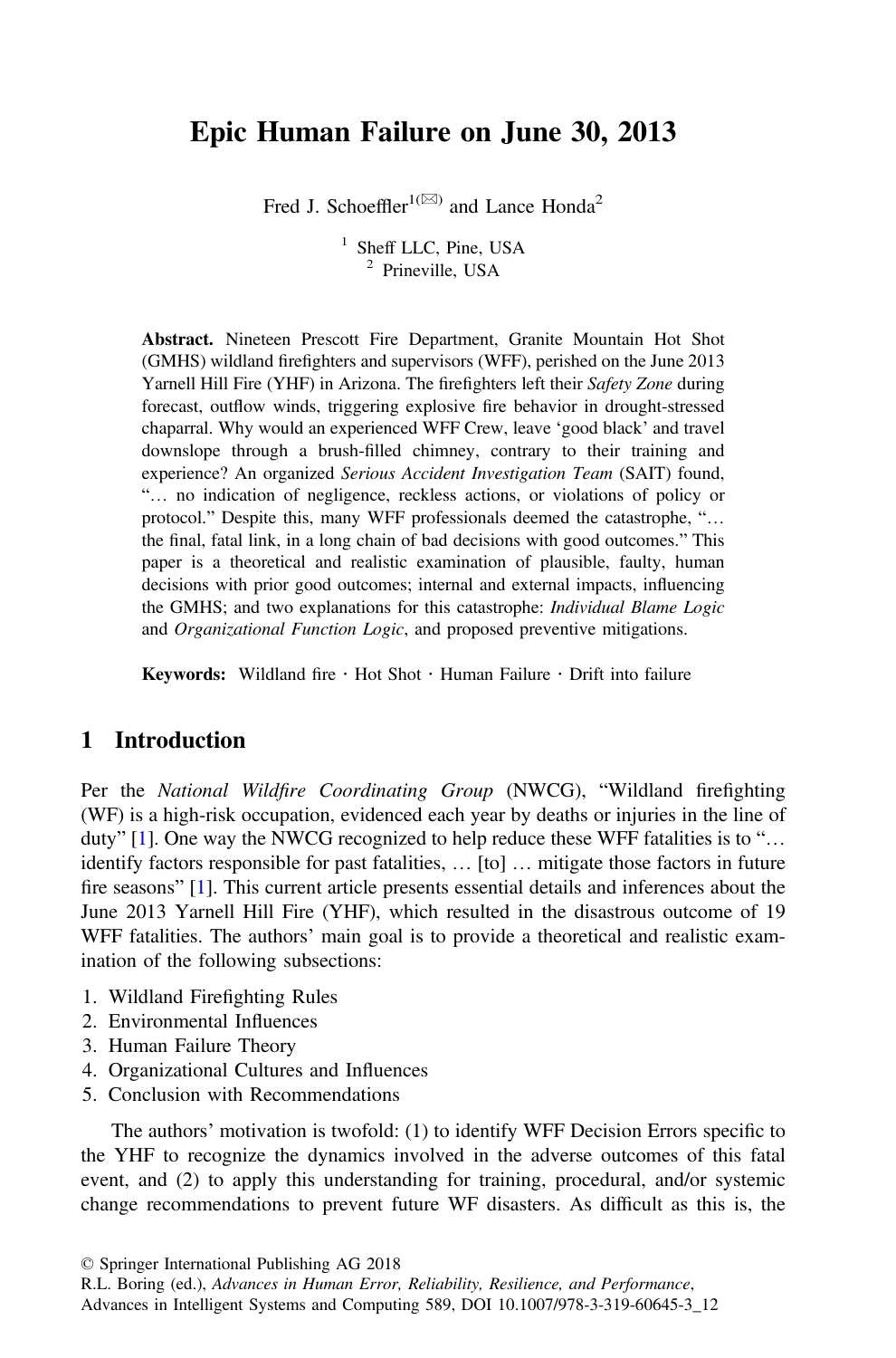following paper attempts to move beyond the desire to blame the fatalities on a specific offender(s), also known as *Individual Blame Logic* (IBL), but to seek further understanding of the systemic causes triggering the outcomes, i.e., examining the entire WF organization, known as Organizational Function Logic (OFL) [[2\]](#page-9-0).

The content of this paper solely reflects the views of the authors, both retired Hot Shot Crew Superintendents, not those of any current or former Agency or Department. Moreover, the authors are responsible for the inferences, suggestive evidence, facts, and accuracy of the information presented herein. Some analyzed content may contain subject matter judged by some to be graphic, disturbing, and/or offensive.

### 2 Wildland Firefighting Rules

All WFFs are trained with specific rules, crucial to follow to ensure good direction, leadership, preparedness, and safety. The Standard Firefighting Orders, organized in a deliberate and sequential way, are to be implemented and applied systematically in all fire situations [\[3](#page-9-0)]. Abiding by the WFF Rules promotes good decisions and outcomes [\[3](#page-9-0)–[7](#page-10-0)].

The most critical WFF lists of rules listed in our Incident Response Pocket Guide (IRPG) [\[8](#page-10-0)] consist of:

- 1. Standard Firefighting Orders
- 2. Eighteen Watch Out Situations
- 3. Downhill Checklist
- 4. Lookouts Communications Escape Routes Safety Zones (LCES)
- 5. Common Denominators of Fire Behavior on Tragedy/ Near-Miss Fires
- 6. Wildland Urban Interface (WUI) Watch Outs

Regarding Entrapment Avoidance, a USFS Risk Management pamphlet states: "If firefighters follow the Standard Firefighting Orders and are alerted to the 18 Watch Out Situations, much of the risk of firefighting can be reduced" [\[3](#page-9-0)]. Memorizing, understanding, and following the Ten Standard Fire Fighting Orders; and likewise memorizing, recognizing, and mitigating the 18 Watch Out Situations; and the other WFF Rules, are responsible for saving tens of thousands of WFF lives each-and-every fire season [[7\]](#page-10-0). It is common knowledge and practice in the WF community that the WFF Rules do work and that all firefighters must know and apply them [[3](#page-9-0)–[7,](#page-10-0) [12\]](#page-10-0).

### 3 Environmental Influences

#### 3.1 Fuels, Fire Weather, and Topography

Firefighters discuss Wildland Fires in terms of fuels (what is burning), weather (what are the influences), and topography (where is it burning). The YH Fire occurred in central Arizona in rugged terrain covered in dense, decadent chaparral brush that had not burned since 1966, creating an explosive fuel bed with extremely high rates of spread and extreme resistance to control. It was critically hot and dry for weeks.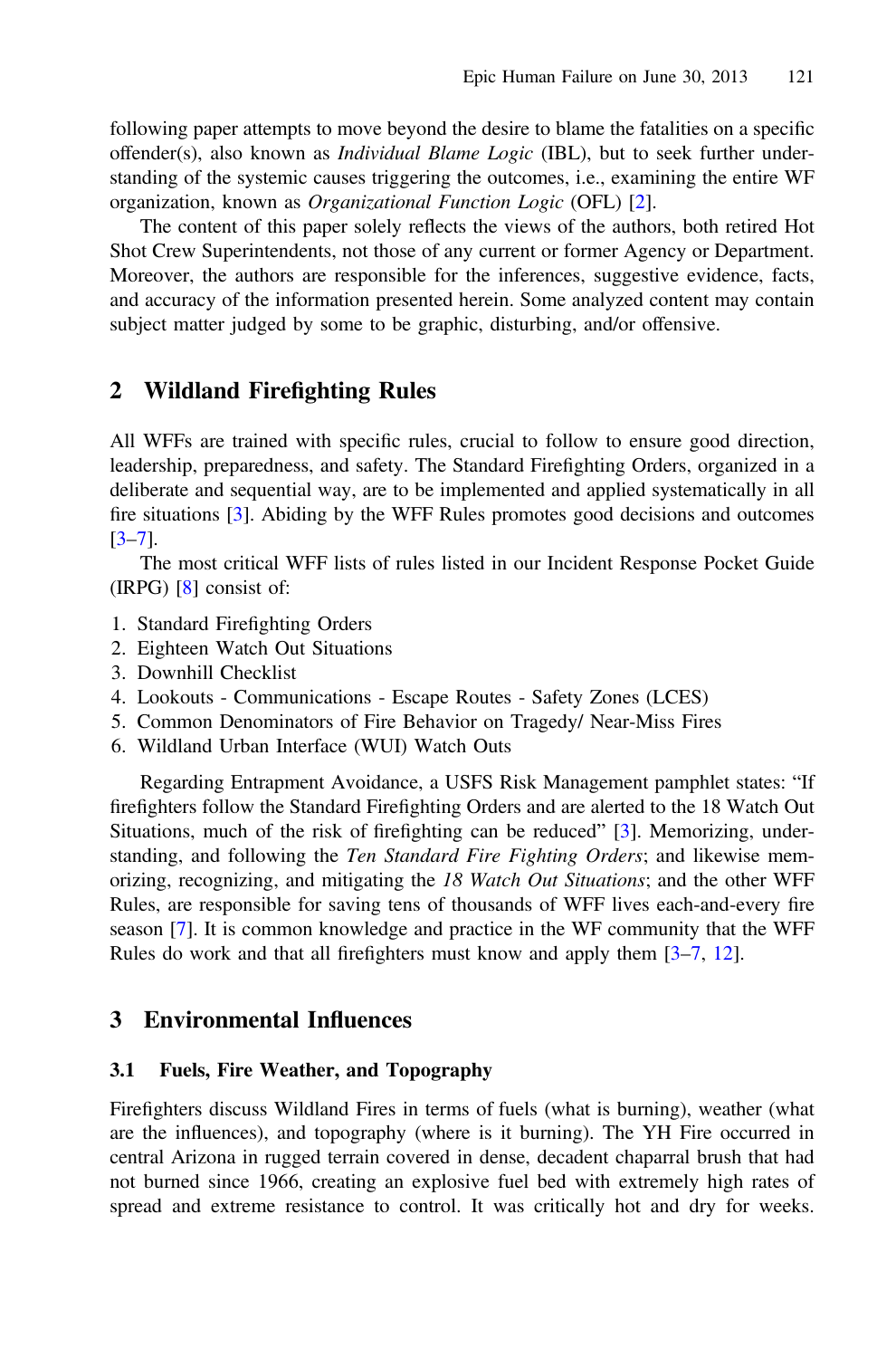As with the YHF, the strongest and most variable winds occur during thunderstorms, and generate extreme downdrafts, micro-bursts, outflows, and gust fronts, which adversely affect fire behavior, thus exacerbating and seriously complicating WFF choices and safety [\[9](#page-10-0)].

### 4 Human Failure Theory

Human Failure frequently has significant consequences. The prescriptive Ten Standard Fire Orders, created in the 1950s, and in subsequent years the cautionary Watch Out Situations [[10\]](#page-10-0) are perceptive resolutions against wildland fire fatalities, addressing risk management, grouping them based on their importance in the following logical sequence: (1) Fire Behavior, (2) Fireline Safety, (3) Organizational Control, and (4) Fight Fire [\[3](#page-9-0), [8](#page-10-0), [10](#page-10-0)]. Annually, thousands of WFFs and Supervisors validate the WFF Rules during required fire refreshers and trainings. Almost every WFF agrees that the YHF tragedy would have been impossible for 19 men to have died accordingly had they held to these tried-and-trued WFF Rules [[3,](#page-9-0) [7\]](#page-10-0). Arguing against the SAIT conclusions disclosed in the Serious Accident Investigation Report (SAIR), the authors examined the Human Failure associations of how, why, and when the GMHS considered their actions acceptable risk(s) for years, unsuspectingly and steadily heading toward a drift into failure [[7,](#page-10-0) [9,](#page-10-0) [11\]](#page-10-0).

#### 4.1 Individual Blame and Organizational Factors

Catino (2008) established two distinct, possible approaches for explaining incident origin and dynamics: (1) Individual Blame Logic (IBL) and (2) Organizational Function Logic (OFL). Shown as two distinct reasons generating different outcomes, IBL suits societal demands to identify accident cause(s) and transgressor(s). Conversely, OFL is an organizational and functional approach, aimed at identifying the factors within the system supporting event occurrence. In the OFL method, expectations are similar events cannot recur or infrequently occur once these influences are removed [[2\]](#page-9-0).

The IBL method seeks out careless, inattentive individuals who are liable. In complex organizational systems, reprimanding an employee for an accident without examining the system deficiencies may entail inadvertently transferring the risk(s) to future employees [[2\]](#page-9-0). The OFL emphasizes the avoidance of individual blame, however, it is dangerous to overlook legitimate individual responsibility. The collective approach may risk concealing accountability and avoiding necessary questions of where responsibility lies. It is possible to distort the emphasis in favor of wider organizational factors, avoiding individual fault(s), even when that is where it resides [[2\]](#page-9-0). Clearly, both IBL and OFL infractions were present regarding the GMHS, based on a steady drift into failure from 2009 until 2013 [\[7](#page-10-0), [11\]](#page-10-0). These same logics can be applied to all other WF fatality fires with similar conclusions.

Far-and-away the most critically devious and potentially treacherous decision and outcome pattern is the Bad Decisions with Good Outcomes. One can get away with this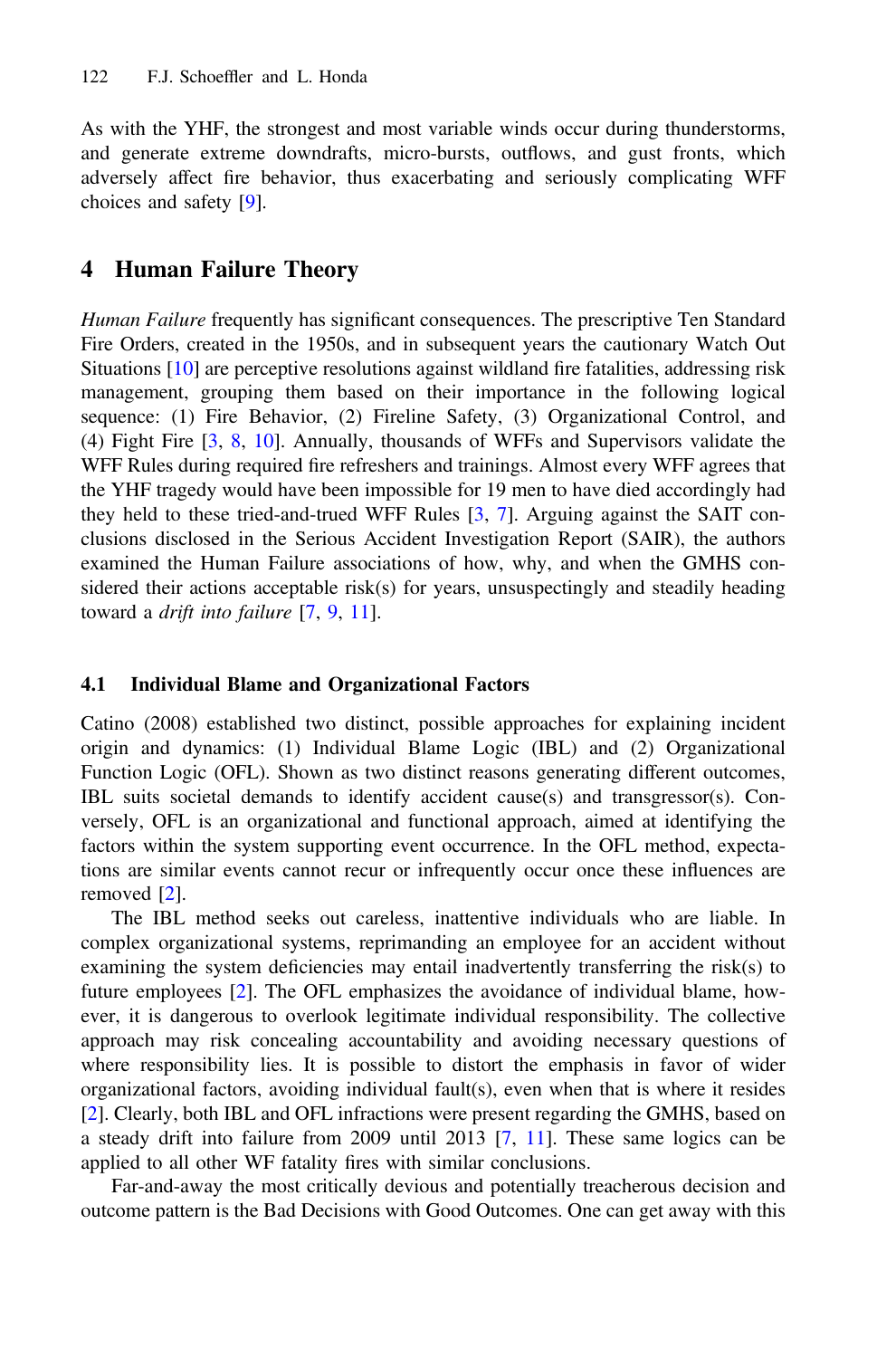combination without any consequences whatsoever for an entire career, indeed an entire lifetime. It is professionally safe to assert that this has been a fatal combination on most, if not all, of the fatal wildland fires, where firefighters were killed by fire, throughout the history of wildland firefighting, excluding those from other environmental deaths, where WFF were killed by lightning, rocks, trees, and the like.

Southwestern New Mexico HS and writer Hannah Coolidge (2015) recounts her Superintendent, "… talk[ing] about 'bad decision/good outcome' scenarios—how it's easy, once you've developed bad firefighting habits, to forget how dangerous those habits are after engaging in them 'repeatedly without negative consequences'" [[4\]](#page-9-0).

In the WFF realm, "Bad Decisions with Good Outcomes" (Fig. 1) is also referred to as 'The Rule of 99' and the 'Normalization of Deviance,' coined by researcher Dianne Vaughan examining the Challenger Space Shuttle disaster [[13\]](#page-10-0). The authors allege ongoing and recurring Bad Decisions with Good Outcomes for years as well as the subtle influencing Fire Department attitude toward structures, a priority over WFF safety, which likely swayed those ultimately responsible for the YHF fatalities [[7\]](#page-10-0).

| <b>Decisions</b>       | <b>Decisions</b> | <b>Decisions</b>       | <b>Decisions</b>       |
|------------------------|------------------|------------------------|------------------------|
| GOOD                   | GOOD             | <b>BAD</b>             | BAD                    |
| GOOD                   | BAD              | <b>GOOD</b>            | BAD                    |
| <i><b>Outcomes</b></i> | Outcomes         | <i><b>Outcomes</b></i> | <i><b>Outcomes</b></i> |

Fig. 1. Decisions and outcomes matrix

The Prescott City Attorney (PCA) offered the following account of the survivor GMHS lookout's story, related to him by the PFD Wildland BC, who disagreed with the account [[14\]](#page-10-0). While moving vehicles with the Blue Ridge HS (BRHS), the GMHS lookout allegedly overheard radio traffic between DIVS A and the GMHS supervisor, with 17 Crew members, atop a ridge in the black. In the radio call, DIVS A told the GMHS supervisor to leave "the black," which was safe, and join him at the BSR. The GMHS supervisor protested, saying such a move would be dangerous. The radio exchange turned into a dispute [[14\]](#page-10-0).

"My understanding of the argument between DIVS A and GMHS was that GMHS supervisor did not want to go down," said the PCA  $[14]$  $[14]$ . Per the PCA's account, the GMHS supervisor objected until DIVS A gave him a direct order to descend. The GMHS supervisor acceded to the command to relocate to the BSR. He told DIVS A that he thought it was a bad idea. During one of the final radio transmissions, the GMHS supervisor told DIVS A the Crew was not going to make it [[14,](#page-10-0) [15\]](#page-10-0). Due to a scarcity of actual recordings, these GMHS Crew Net radio 'Discussing Our Options' [\[14](#page-10-0)] excerpts are alleged and thus hearsay dialogue, where the 'Arizona Rule 803, Hearsay exceptions' applies [\[16](#page-10-0)], allowing it as suggestive evidence in this paper [[7\]](#page-10-0).

John Hopkins University researchers found, "By narrowing attention, … attention shifts from vision to audition caused increased activity in auditory cortex and decreased activity in visual cortex and vice versa, reflecting the effects of attention on sensory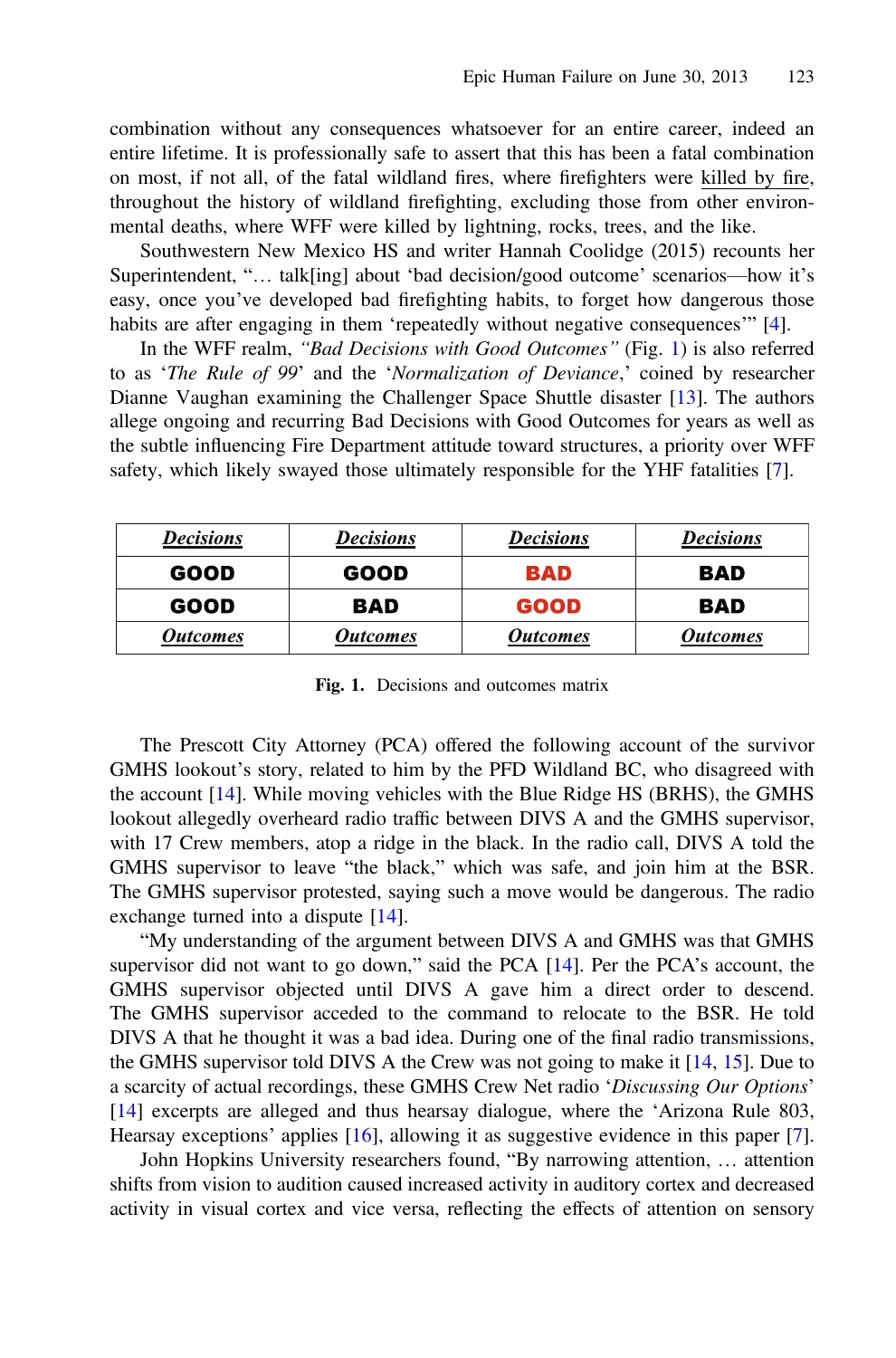representations." The experiment was designed to create tunnel vision, but a completely unexpected event occurred. While vision was being tunneled, performance of the audible control center decreased" [\[17](#page-10-0)]. The researchers further found that tunneled vision leads to diminished hearing. Tunneled hearing led to diminished vision. The researchers concluded that a person intently listening to audible cues, like a radio or cell phone, could have diminished visual performance. In some cases, when the stress is severe enough, the hearing receptors in the brain may shut off completely, referred to as auditory exclusion [[17\]](#page-10-0). This clearly relates to wildland firefighting.

Thus, the GMHS would primarily "see" the weather and fire behavior that they were focused on, however, their own brains may have sabotaged or delayed their ability to perceive and react to threats from those recognized hazards or even from the focus they were directing their attention to, typical of all humans engaged in this type of encounter [[17\]](#page-10-0). Numerous cell phone and radio conversations occurred during the YH Fire, likely distracting them from truly 'seeing' the emerging weather and fire behavior hazards and reevaluating priorities contributing to their steady drift into failure [\[11](#page-10-0), [17](#page-10-0)]. The firefighters were aware of the forecast weather that morning; the risk factor was high enough to make them think twice, but they deferred to their own judgment, unknowingly falling victim to distractions. The weather forecast warned of considerable thunderstorm outflow wind danger, but the GMHS seemingly discounted those warnings, and left their Safety Zone at the worst possible time [\[7](#page-10-0)]. Arizona is well known for its dynamic, sometimes tragic large fires; late June is considered extremely hazardous, i.e. the Dude Fire (1990) when 6 WFF died, where severe outflow winds also set the stage for potential deathtraps, and where harsh Human Failure also won out.

During an October 2013 YH Fire Site Visit, a Southwest HS Crew Superintendent stated during the Integration Phase, where participants can share their emotions, conclusions, and such: "this was the final, fatal link, in a long chain of bad decisions with good outcomes, we saw this coming for years" [[7\]](#page-10-0) and about 8 other HS Superintendents spoke up and stated they had all attempted unsuccessfully over the years through peer pressure to get the GMHS to alter their unsafe actions [\[7](#page-10-0)]. So then, what happened on that fateful afternoon to distort these experienced wildland fire supervisors' individual and collective judgments to the degree they would put themselves, and their Crew, clearly in harm's way? Did they all perish in a predictable, and therefore, avoidable death-by-fire incident? Indeed, per the conclusion of these authors, they did. However, this was not an "*accident*" as some have continued to falsely believe and advocate [[7,](#page-10-0) [9,](#page-10-0) [12\]](#page-10-0). Strict compliance with the WFF Rules bolsters WFF safety and for those whom they were are ultimately responsible [\[3](#page-9-0)–[7\]](#page-10-0).

#### 4.2 Abilene Paradox and Groupthink

The Abilene Paradox [[18\]](#page-10-0) is based on a parable about a family in Texas in July on a hot, muggy day. Someone in the family suggests they take a trip to Abilene even though they all know their car has no air conditioning. Throughout the trip, they are all agreeing what a wonderful time they are having even though deep inside their hearts, they are really hating it [[18\]](#page-10-0). The Abilene Paradox succinctly means: "Go Along to Get Along" and "Don't Rock the Boat" [[18\]](#page-10-0). During a July 2013 News Conference at the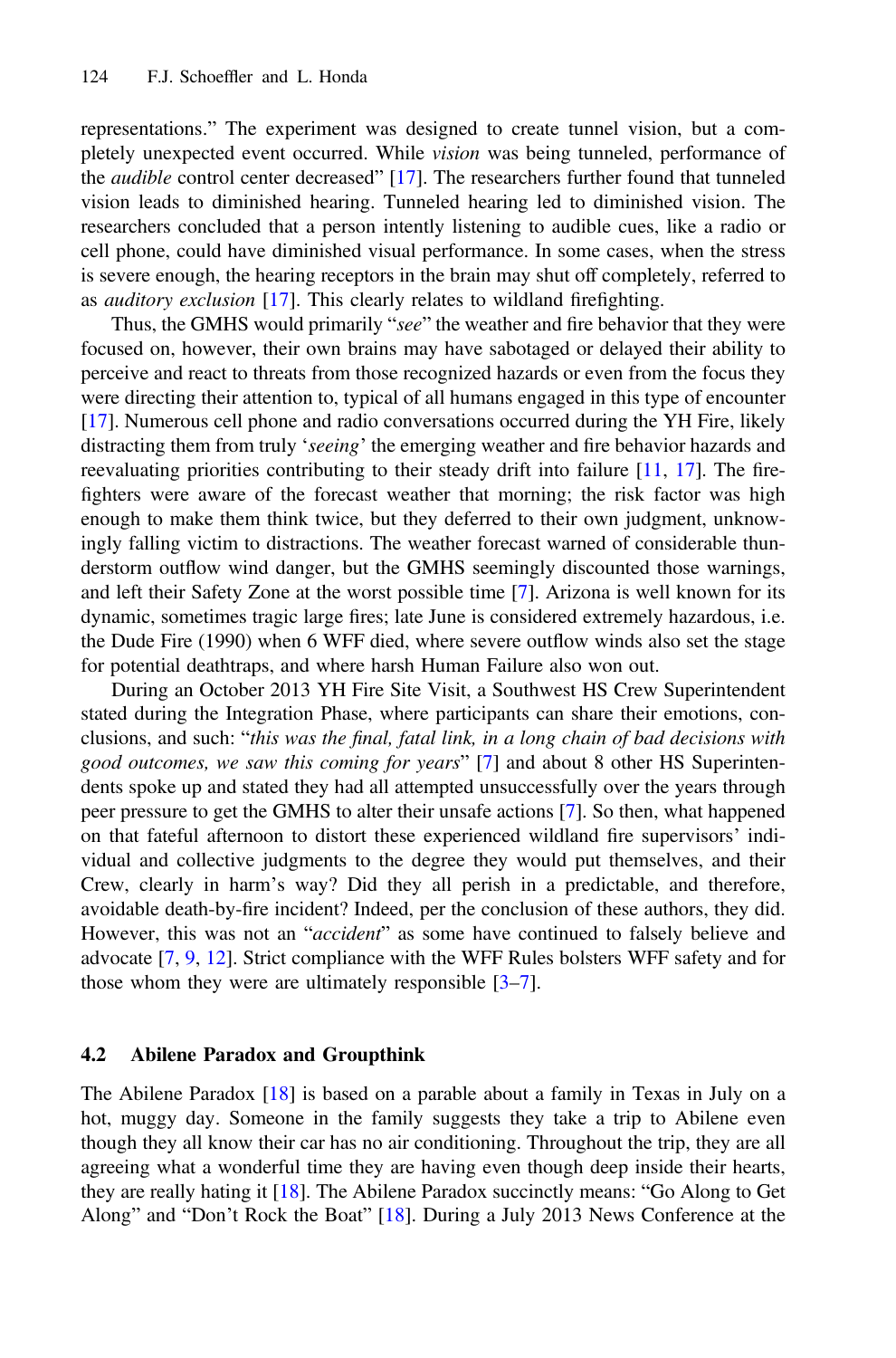YHF Fatality Site, the PFD Wildland Fire BC commented: "I would have followed them down there blindfolded"  $[7, 19, 23]$  $[7, 19, 23]$  $[7, 19, 23]$  $[7, 19, 23]$  $[7, 19, 23]$ . "They ... stuck together ... they saw and felt the same way …" [\[7](#page-10-0), [19](#page-10-0), [23](#page-10-0)]. Despite attempting to protect the integrity of his men and their decisions and justify the GMHS actions on June 30, 2013, these comments and others strongly suggest both the Abilene Paradox and Groupthink, both very hazardous attitudes [[8\]](#page-10-0).

Although the GMHS knew the stakes were high that day, none of them went to work on June 30, 2013 planning on injuring themselves or others. None of them thought this could happen. Likewise, they never considered they would be unnecessarily risking their lives or leaving family members brokenhearted for the rest of their lives. Unwittingly, they were merely a large and confident group with a herd mentality. Groupthink, occurs when a group makes faulty decisions because group pressures lead to a deterioration of "mental efficiency, reality testing, and moral judgment" [\[19](#page-10-0)]. Groups harmfully affected by Groupthink ignore safer alternatives such as occurred on the YHF when the GMHS decided to leave their Safety Zone [[19\]](#page-10-0). Avalanche survivor Megan Michelson said once the plan to ski Tunnel Creek was made and they left the back-country gate it was difficult to think of removing herself from the group, [[20\]](#page-10-0). There were broken conversations of how to manage the run but not a full group conversation on doing it safely [[20\]](#page-10-0). These same 'broken conversations' likely occurred amongst the GMHS in the black and along the route to the Boulder Springs Ranch (BSR), bolstering and intensifying the devious, insidious power of Groupthink [[9,](#page-10-0) [20\]](#page-10-0).

#### 4.3 The Morality of Obeying Stupid Orders

In the WFF realm, one is told to obey orders unless they are one or more of the following: (1) unsafe, (2) illegal, (3) unethical, or (4) immoral. Vietnam Veteran Reed argues to obey orders where the overall mission big-picture benefits are sufficient to warrant the risks. "If the superior won't back down, the lower leader has a moral decision to make. If the lower leader thinks the mission is too dangerous for its benefits, he should resist the order to the point of refusing to carry it out"  $[21]$  $[21]$ . This is exactly what the Acting GMHS Superintendent was doing, however, he was using 'mitigating or hinting speech,' defined as "any attempt to downplay or sugarcoat the meaning of what is being said," likely in deference to authority, instead of direct speech and actions to hold true to their ultimate obligation of maintaining the safety and welfare of those they supervise [[22\]](#page-10-0). Gladwell described this in detail regarding a fatal aircraft mishap when the Junior Pilot conceded to the Chief Pilot regarding escalating inclement weather, rather than being more direct and persuasive in his safety concerns [\[22](#page-10-0)].

#### 4.4 Public Decisions

"A factor that binds people to their actions is '*going public*' when someone participates in and is identified publicly with  $a$  decision, that person will resolve inconsistencies to produce attitudes consistent with that choice" [\[13](#page-10-0)]. The authors contend that the GMHS 'public decision' to stay put in the black and not assist the Yarnell Structure Protection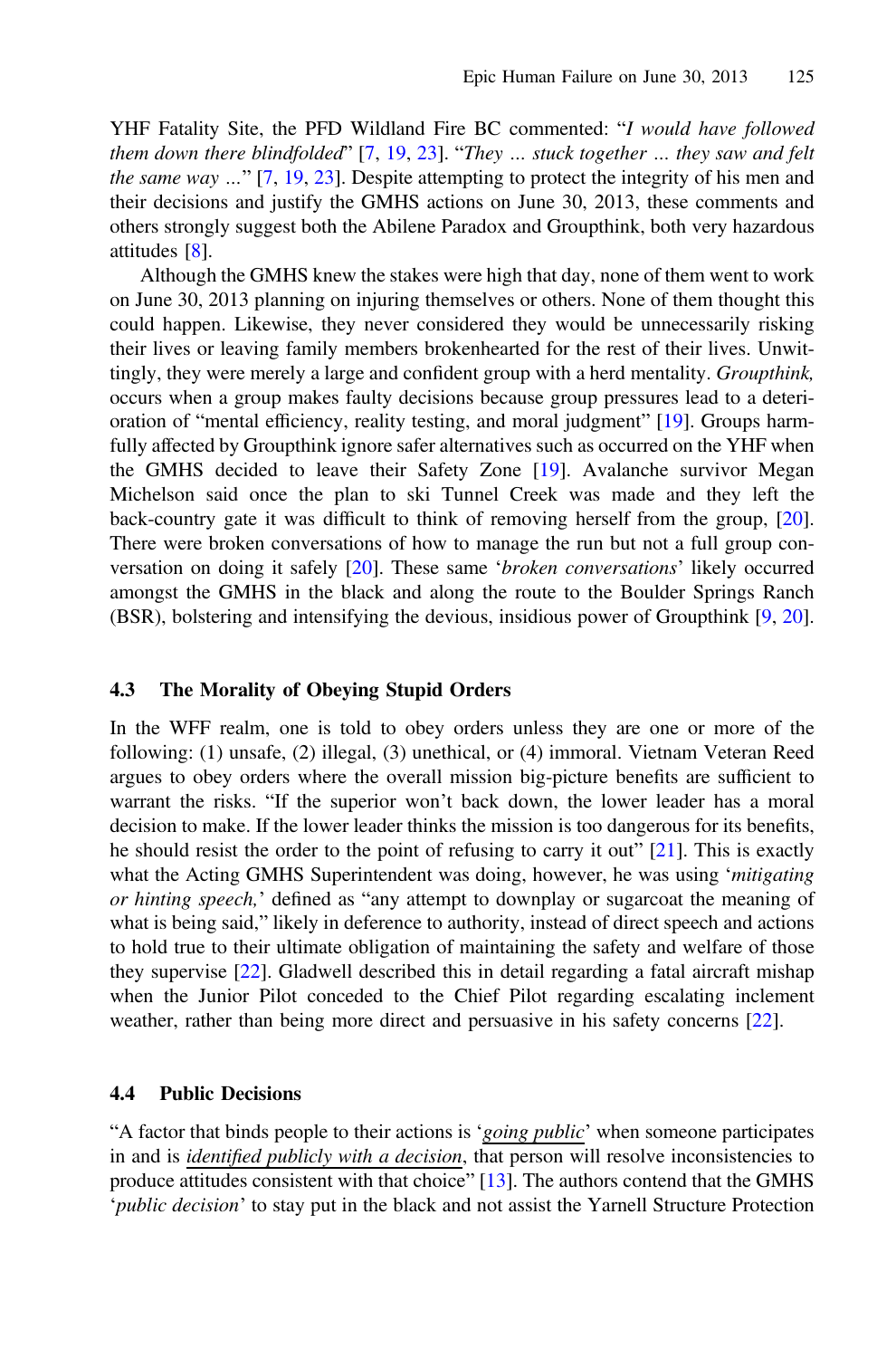Specialist and to send the BRHS instead [[7,](#page-10-0) [13\]](#page-10-0) were overridden by what the authors define as the stronger 'micro-level public decisions' during their discreet Crew Net "discussing our options" radio conversations [\[7](#page-10-0), [9](#page-10-0), [13,](#page-10-0) [14\]](#page-10-0).

## 5 Organizational Culture and Influences

### 5.1 Human Factor Barriers to Situation Awareness

The IRPG [[8\]](#page-10-0) lists several Hazardous Attitudes in the overarching 'Human Factor Barriers to Situation Awareness' section. They include:

- 1. Invulnerable That can't happen to us
- 2. Anti-authority Disregard of the team effort
- 3. Impulsive Do something even if it's wrong
- 4. Macho Trying to impress or prove something
- 5. Groupthink Afraid to speak up or disagree

The authors contend these hazardous attitudes exist in varying degrees in all WF fatalities where they are killed by fire. They reigned fatal that day, manifested as perilous attitudes, decision making errors, and engagements, ultimately resulting in their deaths [[6](#page-10-0), [7](#page-10-0)]. The authors and other WFF often expand on the Anti-authority attitude, to include: "The rules don't apply to us" and "Don't tell us what to do." The authors argue that all the hazardous attitudes applied that day because they had gotten so used to bad decisions with good outcomes for years, and this was merely normal work to them [\[6](#page-10-0), [7](#page-10-0)]. The insidious Groupthink mindset, discussed in more detail above, prevailed that fatal day, and very likely a major cause of many Wildland Fire Human Failures.

### 5.2 PFD Attitude and Influence

The PFD Wildland Battalion Chief (WBC) literally considered these GMHS men to be his sons; he was virtually in shock, attempting to defend their fatal actions as well as the Fire Department in a July 2013 New Conference at the YH Fire Fatality Site. He essentially held structure protection as a higher priority than individual firefighter safety when he stated: 'no WFF is satisfied sitting in a Safety Zone while structures were being threatened' [\[23](#page-10-0)]. In addition, he used the Fallacies of Equivocation and False Analogy [[7\]](#page-10-0) by maintaining what the GMHS did was identical to firemen running into burning buildings [\[7](#page-10-0), [23](#page-10-0)]. Indeed, municipal/structural firemen have much heavier personal protective clothing, SCBA oxygen tanks, and much more water to apply to the fire compared to WFF. All these are strong indicators of mixed and/or conflicting values contributing to confusion, frustration, and uncertainty, setting up for potential human failures on any wildfire, mainly those with threatened structures, as on the YHF and many others, and likely to continue with future fires unless WFF truly learn the costly lessons of these recurring tragedies [\[11](#page-10-0)].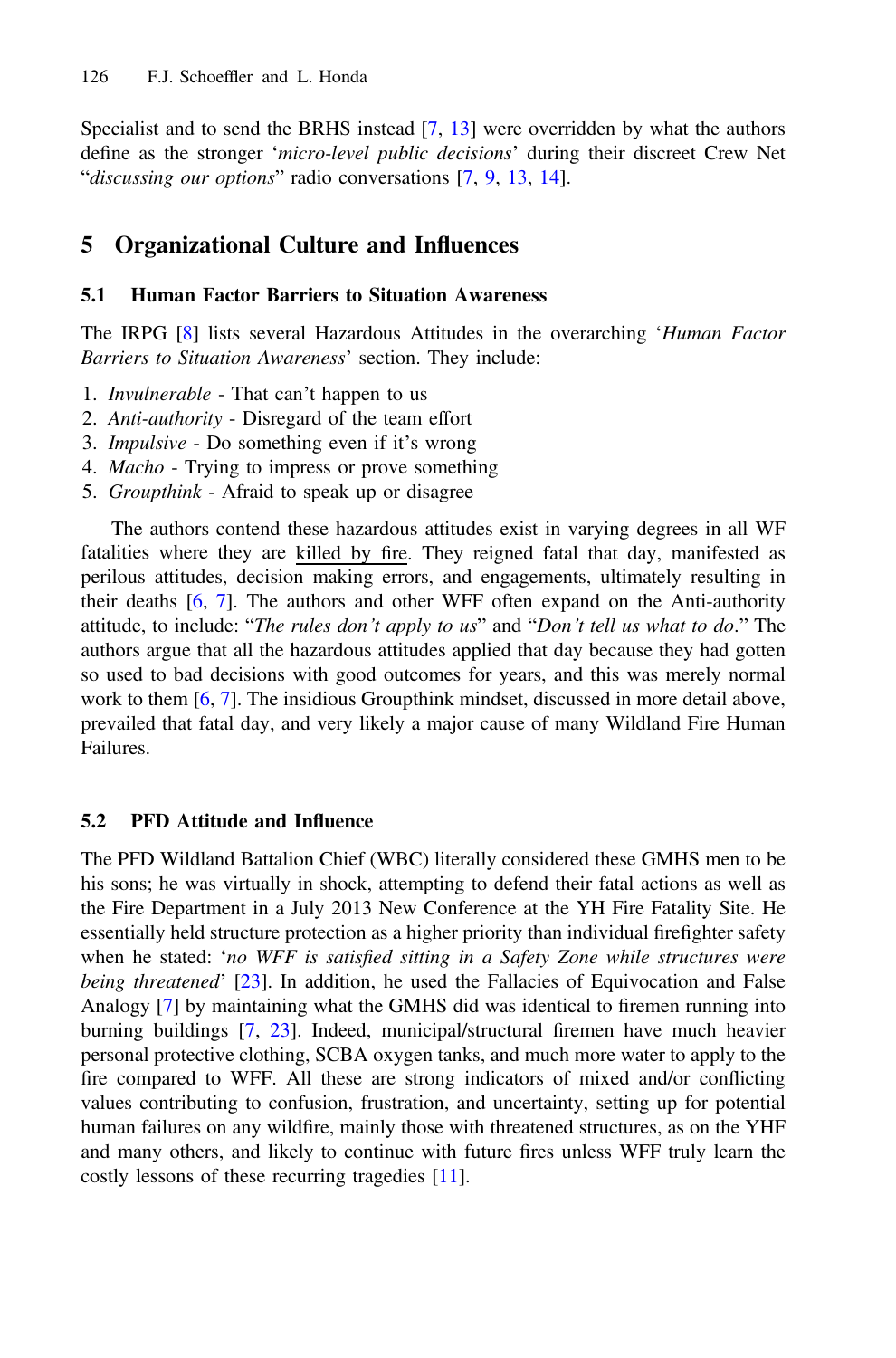#### 5.3 The Marine Corps Viewpoint and Influence

The three GMHS Marines garnered immense respect from their Crew as well as considerable sway over them. The Marine ethos is one of a selfless group culture, where the group is held in a higher regard than the individual  $[24]$  $[24]$ . A feature story on the GMHS Marines stated, they "went into the toughest fight they had ever faced with no second-guesses. They had a mission to accomplish—protect the community of Yarnell—and just like their time in the Corps, they were willing to lay down their lives to achieve that goal" [[25\]](#page-10-0). Indeed, honorable and laudable traits - until June 30, 2013. Truly, this is a rather dramatic statement, and hopefully merely intended to soothe the grief and pain of family, friends, and loved ones.

A [Military.com](http://Military.com) video interview with the PFD WBC reveals: "at about 4:00 ... I clicked back on their frequency, and heard a couple things, … that they need to move, that the fire was coming back on their position"  $[26]$  $[26]$  $[26]$ . This contradicts the SAIT SAIR stating there was a "gap of over 30 minutes in the information available for the GMHS [\[9](#page-10-0)]." There was compliant GMHS communications at times, however, when they were on the move leaving the good black, the SAIT SAIR alleges there was none [[9\]](#page-10-0).

It is also noteworthy the PFD WBC listened in on their Crew Net frequency, which suggests he heard some 'Discussing our options' discreet radio conversations [[14\]](#page-10-0), talking about whether to stay in the good, safe black or head down through the unburned fuel in chutes and chimneys toward the BSR. It makes no sense. The GMHS were perfectly safe, with the best vantage point of anyone on the YH Fire, save Air Attack.

#### 5.4 High Reliability Organizations (HRO)

HRO's, such as aircraft carrier and nuclear power plant operations, are preoccupied with all failures, especially small ones. Insignificant things that go wrong are often early warning signals of deepening trouble and give insight into the health of the entire system. If you catch problems before they grow bigger, you have more possible ways to deal with them. Instead, we tend to overlook our failures, suggesting we are incompetent, focusing instead on successes, suggesting we are competent [\[11](#page-10-0), [27\]](#page-10-0). For many WFF, this apparently is accepted guidance in theory, and not realistically, due to the recurring WFF fatalities for the same fatal causes based on bad decisions.

The primary author was the Operations Specialist for a 1996 Fire Shelter Deployment Investigation that occurred on the Coconino NF outside Flagstaff, AZ [\[28](#page-10-0)]. The Human Factors Specialist briefing began with, "The first thing we are going to do is establish a conclusion, then find the facts to fit that conclusion." The question was broached: 'Aren't we supposed to follow the facts to lead us to a conclusion?' The HF Specialist reiterated, we would establish a conclusion, then find the facts to fit it. The discussion concluded with: "Then we could write anything we wanted to" [[7](#page-10-0), [28\]](#page-10-0).

The YHF Serious Accident Investigation Team (SAIT) followed that format of first establishing a conclusion when they discovered "no indication of negligence, reckless actions, or violations of policy or protocol"  $[7, 9]$  $[7, 9]$  $[7, 9]$  $[7, 9]$ . Stated in the affirmative, this means they did it all right. Yet 19 men died. It is impossible to do everything right on a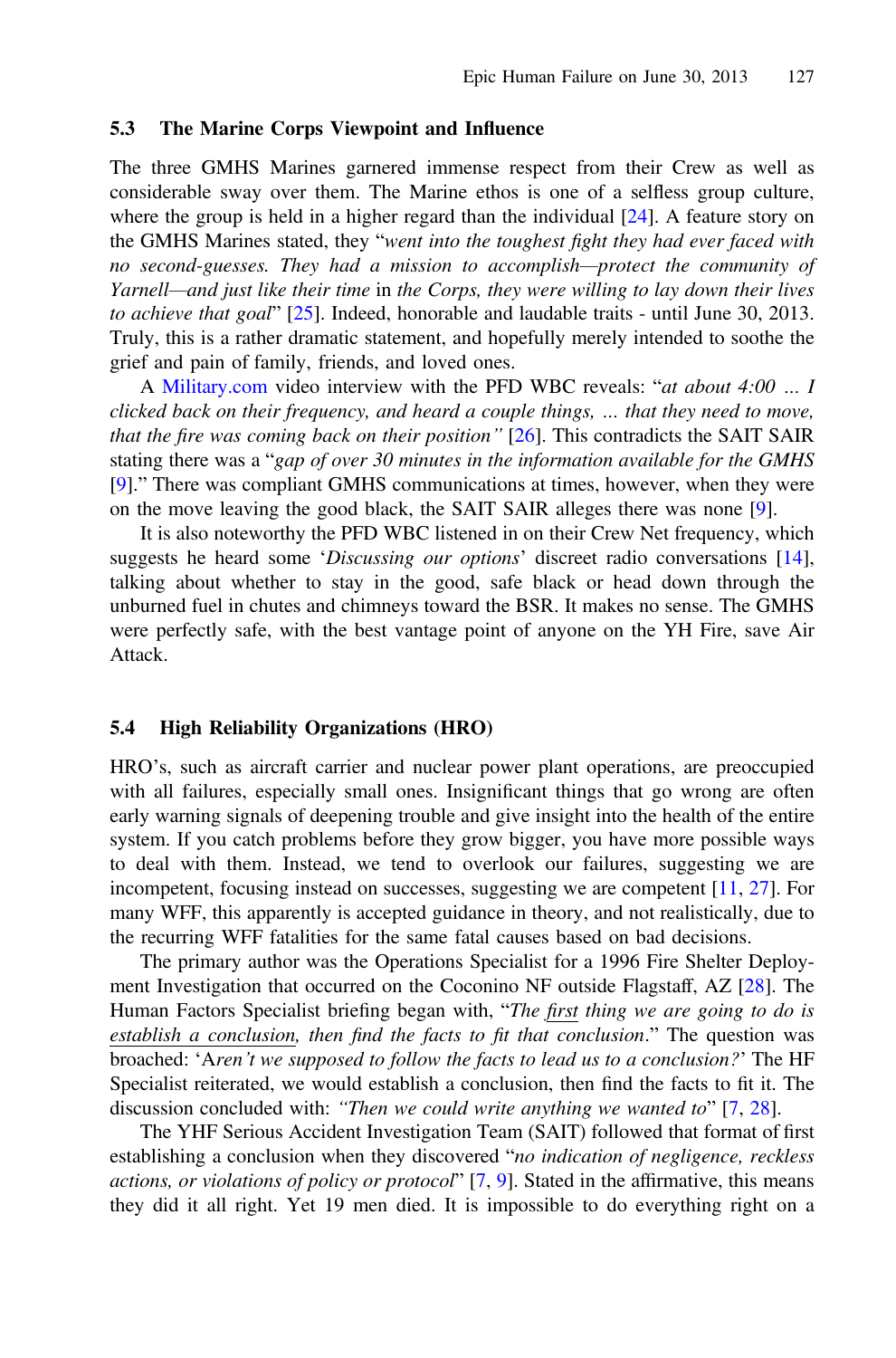wildland fire and 19 men burn to death in one fell swoop. That 'conclusion' smacks of Orwellian Doublespeak and even worse, Doublethink [[29\]](#page-10-0). "To respect words and their conveyance of reality is to show respect to the very foundation of reality. To manipulate words is to seek to *manipulate truth* and to instead *choose falsity* and illusion over reality. The manipulation of words is itself a violent act. …" [[30\]](#page-10-0). The authors confidently argue, this ongoing, unsettling truth manipulation [[30\]](#page-10-0) has occurred with all wildfire SAIT Reports, Reviews, and the like where WFF were killed by fire [[7\]](#page-10-0).

Borrowing from Avalanche Fatality Human Factors, the "Expert Halo" heuristic comes to mind, in which the experienced believe that their expertise will keep them safe [[31\]](#page-11-0). Several Individual, Organizational, and Social Factors likely contributed to and influenced the PFD, including the emphasis on Structure Protection, setting up WFF safety goal conflicts [\[11](#page-10-0)]. Avalanche human factors researcher McCammon writes that the *Default* or *consistency heuristic* concludes that when a venture is still an abstract notion, there are likely discussions about the various conditions, the pros/cons, and deliberate assessments of the risks of proceeding take place. But once the initial decision is made, deliberate calculations stop, that thought takes on deceptive power [[31\]](#page-11-0). People generally have a powerful bias for sticking with what they already have, not switching course, and they let their minds default to what is given or what has already been decided. They rely on stay-the-course impulses all the time, often with deceptively satisfactory results [[31,](#page-11-0) [32](#page-11-0)]. This was likely what happened on June 30, 2013, and other fatal WF, and cogently describes the bad decisions with good outcomes process.

### 6 Conclusion

The paper provided general information for in-depth discussions, education, and training. The authors and most WFF supervisors believe that WFF must do the following to practice responsible leadership and safe WFF practices:

- 1. Commit to memory, understanding, and following the Ten Standard Fire Fighting Orders as well as the 18 Watch Out Situations;
- 2. Memorize, understand, and follow the directives in the Downhill Checklist;
- 3. Memorize, know, and mitigate the Common Denominators of Tragedy Fires, including Human Factors.

As difficult as it may be, all WFF must move beyond blaming fatalities on an offender(s), and instead we must seek to understand the systemic causes triggering the outcomes, as concluded by Reason (1997) [\[33](#page-11-0)]. To reduce the frequency of WFF fatalities, a complete understanding of the human failures that led to these outcomes, including the human failures role, is critical. Continued identification of WFF Decision Errors and complete comprehension of the dynamics involved in both positive and negative outcomes are necessary. Furthermore, to truly improve WFF safety and performance, we must continue to know and strictly follow the basic WFF Rules discussed above and apply the following proposals regarding improved future training, existing procedural checklists, and overall support systems. Paraphrasing heavily from the municipal Fresno F.D. (2015) Cortland Incident Findings and Recommendations,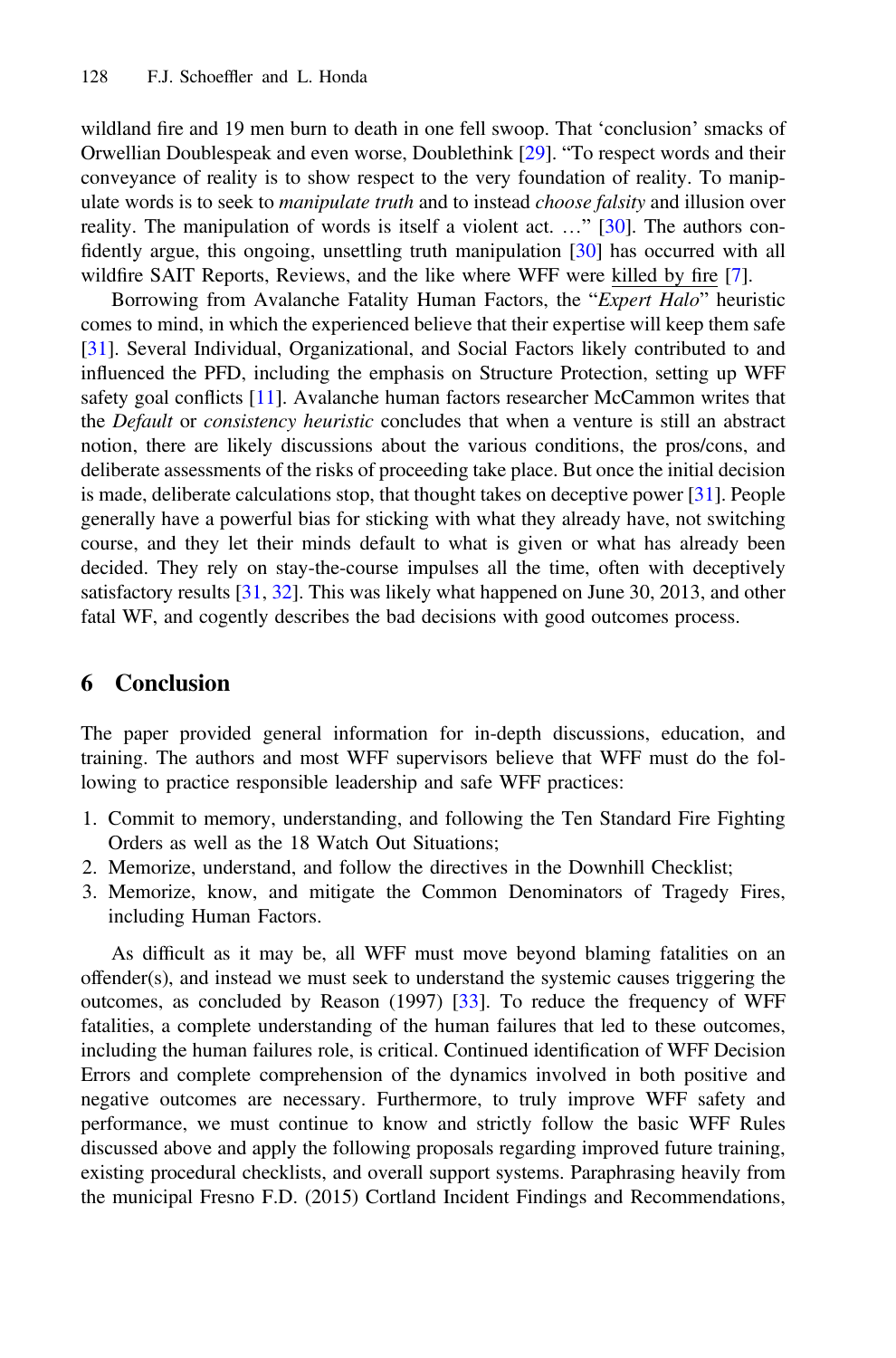<span id="page-9-0"></span>some suggestions generated from that persuasive investigation and this current article include:

- 1. Ensure effective operational Leadership, Human Factors, and Group Dynamics training for all WFF and Supervisors;
- 2. Effectively evaluate and cultivate competent, experienced, worthy WFF leaders [[34\]](#page-11-0);
- 3. Reconsider and substitute the flawed practice of simply accepting the WFF injury and death causes as just being part of the job, or the cost of doing business [\[34](#page-11-0)];
- 4. Disapprove of freelancing and independent action, i.e., when individuals or groups work independently and commit to tasks without the expressed knowledge and/or consent of their supervisor [\[34](#page-11-0)];
- 5. Effect positive change to avoid future WFF fatalities by requiring all WFF at all levels to memorize, recognize, apply, and mitigate the WFF Rules on every WF assignment, e.g. 10 Standard Firefighting Orders, 18 Watch Out Situations, LCES, Common Denominators of Fatality Fires, and the Downhill Line Construction Checklist [\[8](#page-10-0)], and
- 6. To effectively change a culture, this transition will succeed only when followed by, supported by, and mandated with a "top down" mentality  $[34]$  $[34]$ , i.e., managers, supervisors, and firefighters working collaboratively, "talking the talk and walking the walk."

While leaders at all levels of the organization must make their expectations clear, trust and accountability by all those within the chain of command will be critical to any overall success. The desired change must be clearly communicated, and those in positions of authority at all levels must be held accountable to set a good example, in addition to leading, supporting, enforcing, and creating these expectations [[34\]](#page-11-0).

Acknowledgements. The authors wish to express their appreciation to: Dr. Martha Underwood, Patricia Burch, and Jill Cobb for their proficient knowledge and skills in managing this paper; Dr. Ted Putnam for his Human Factors insight; sources that are mandated to be uncooperative, due to Department and/or Agency 'YHF direction,' fear, threats, and/or intimidations; and sources that know a lot, keenly choosing to remain silent. To those who lost family, friends, and loved ones on the YHF, the authors and most WFF think about those young men daily, and this is a means toward healing and optimistically, averting similar future wildfire tragedies.

### References

- 1. Mangan, R.: Wildland firefighter fatalities in the United States: 1990–2006. NWCG, PMS 841. Boise, ID. National Wildfire Coordinating Group, Safety and Health Working Team, National Interagency Fire Center, 28 p. (2007)
- 2. Catino, M.: A review of literature: individual blame vs. organizational function logics in accident analysis. J. Contingencies Crisis Manag. 16(1), 53–62 (2008)
- 3. U.S.D.A. Forest Service, Fire and Aviation Management: Risk Management (2017)
- 4. Coolidge, H.: Rules and Risk in Wildland Firefighting. Hypocrite Reader 52 (2015). [http://](http://hypocritereader.com/52/rules-and-risk) [hypocritereader.com/52/rules-and-risk](http://hypocritereader.com/52/rules-and-risk)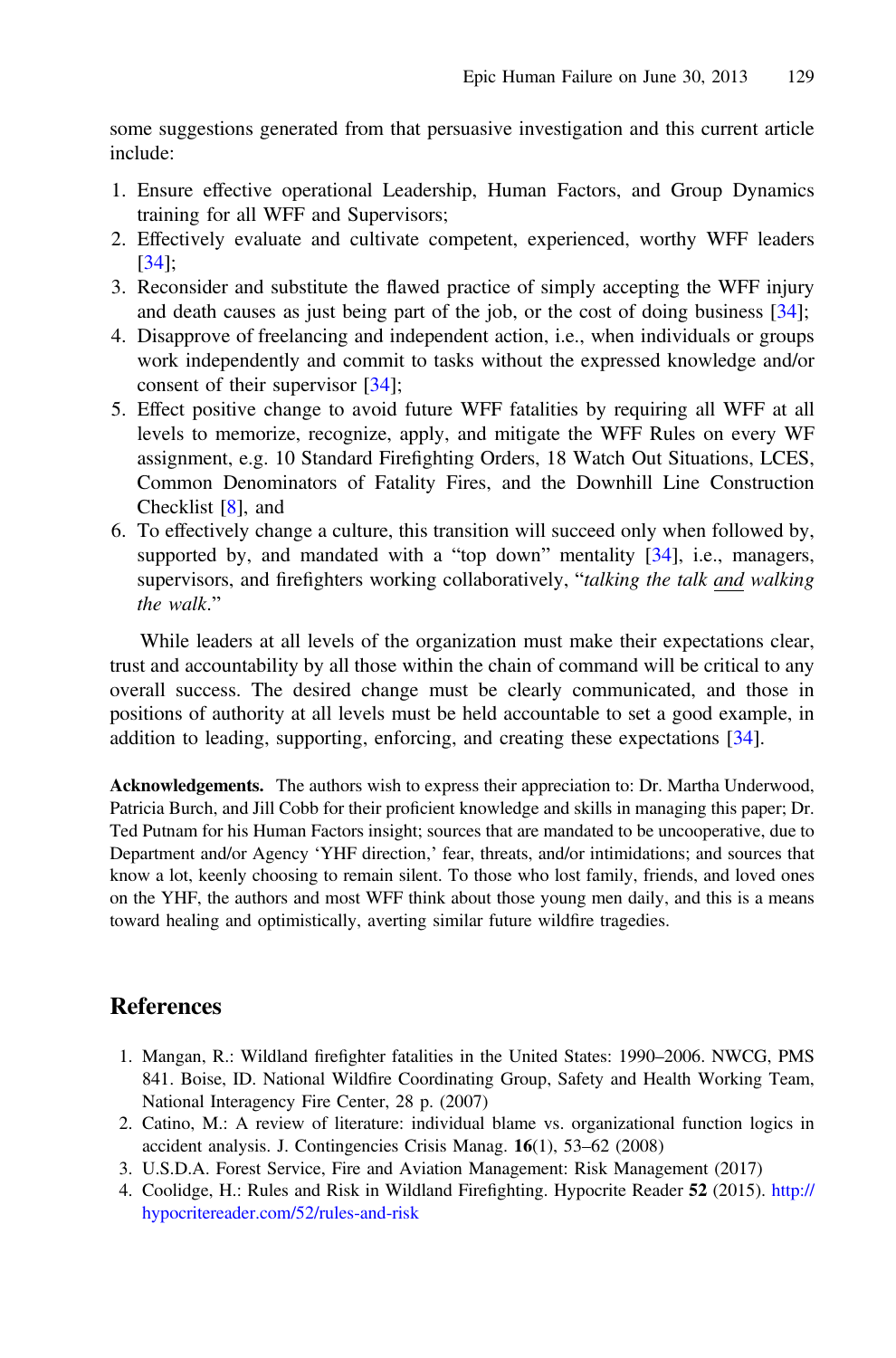- <span id="page-10-0"></span>5. Holmstrom, M.: Common denominators on tragedy fires – updated for a new (human) fire environment. Wildfire Magazine, pp. 26–34. International Association of Wildland Fire (2016)
- 6. Orasanu, J., Martin, L., Davison, J.: Errors in aviation decision making: bad decisions or bad luck? In: Fourth Conference on Naturalistic Decision Making, 8 p. The Airlie Conference Center, Warrenton (1998)
- 7. Schoeffler, F.J.: Human Factors Influenced the 30 June 2013 Yarnell Hill Fire Fatalities. Central Arizona Wildfire Response Team, RT-130 Refresher. Power Point (2016)
- 8. National Wildfire Coordinating Group (NWCG), Incident Response Pocket Guide (IRPG). PMS 461, NFES 001077 (2014)
- 9. Yarnell Hill Fire Serious Accident Investigation Team (SAIT): Yarnell Hill Fire Serious Accident Investigation Report (SAIR), 122 p. (2013)
- 10. Ziegler, J.A.: The story behind an organizational list: a genealogy of Wildland Firefighters' 10 standard fire orders. Commun. Monogr. 74(4), 415–442 (2007)
- 11. Dekker, S.: Safety Differently: Human Factors for a New Era, 2nd edn. (2015)
- 12. Stanton, B.: Western Wildfire Fatalities: Lessons Learned from Tragedy in Yarnell, AZ. Times-News, Idaho Falls (2013)
- 13. Vaughan, D.: The Challenger Launch Decision: Risky Technology, Culture, and Deviance at NASA. Univ. of Chicago Press (1996)
- 14. Anglen, R., Wagner, D., Sanchez, Y.W.: Yarnell fire: new account of hotshot deaths. Arizona Republic (2015)
- 15. Sanchez, Y.W., Wagner, D.: Yarnell Hill Fire lawsuits settle for \$670,000, reforms (2015). [azcentral.com](http://azcentral.com)
- 16. Westlaw: Arizona Rules of Evidence, Article VII, Rule 803. Exceptions to the Rule Against Hearsay – Regardless of Whether the Declarant is Available as a Witness. Arizona Court Rules (2015)
- 17. Shomstein, S., Yantis, S.: Control of attention shifts between vision and audition in human cortex. J. Neurosci. 24, 10702–10706 (2004)
- 18. Harvey, P., Martinko, M.J.: An empirical examination of the role of attributions in psychological entitlement and its outcomes. J. Organ. Behav. 30(4), 459–476 (2008)
- 19. Janis, I.: Victims of Groupthink: A Psychological Study of Foreign Policy Decisions and Disasters. Houghton Mifflin, Boston (1972)
- 20. Michelson, M.: Tunnel Vision. Outside Magazine, 10 p. (2012)
- 21. Reed, J.T.: The Morality of Obeying Stupid Orders (2015). [johntreed.com](http://johntreed.com)
- 22. Gladwell, M.: Outliers: The Story of Success. Little Brown, New York (2008)
- 23. Dougherty, J.: Granite Mountain Hot Shot Deployment Site News Conference, Parts 1 & 2. YouTube (2013)
- 24. Grice, M.: Lt. Col. USMC (retired): Imbuing Culture How the Marines Do It. The Decisive Leadership Group (2013)
- 25. Anderson, C.: Marine Veterans Among 19 Firefighters Killed (2013). [Military.com](http://Military.com)
- 26. Underwood, C.: Marine Vet Killed Fighting Wildfire (2013). [Military.com](http://Military.com), video
- 27. Weick, K.E., Sutcliffe, K.M.: Managing the Unexpected: Resilient Performance in an Age of Uncertainty, 2nd edn. (2007)
- 28. U.S. Forest Service: Hochderffer Hills Fire Shelter Deployment Investigation, Coconino National Forest, 31 p. (1996)
- 29. Orwell, G.: Secker and Warburg, London, Printed in the U.S. by Donnelley and Sons Company, pp. 741–925 (1949)
- 30. Cummins, M.: Words: Pieper's "Abuse of Language, Abuse of Power". The Alternative Path (2011)